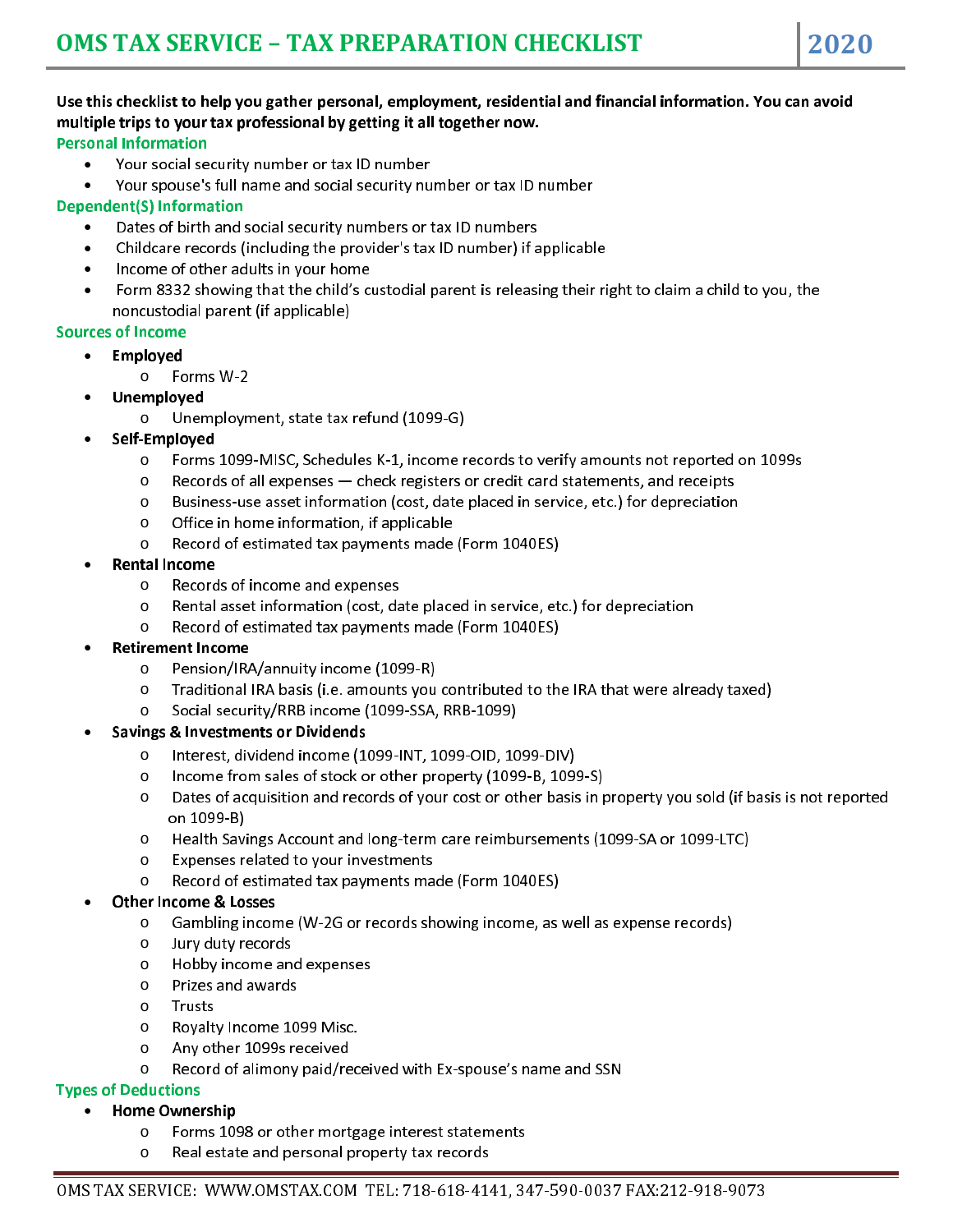# **OMS TAX SERVICE – TAX PREPARATION CHECKLIST 2020**

- o Receipts for energy-saving home improvements
- o All other 1098 series forms

#### Charitable Donations

I

- o Cash amounts donated to houses of worship, schools, other charitable organizations
- o Records of non-cash charitable donations
- o Amounts of miles driven for charitable or medical purposes
- Medical Expenses
	- o Amounts paid for healthcare insurance and to doctors, dentists, hospitals
- Health Insurance
	- o Form 1095-A if you enrolled in an insurance plan through the Marketplace (Exchange)
	- o Form 1095-B and/or 1095-C if you had insurance coverage through any other source (i.e . an employer, insurance company, government health plan such as Medicare, Medicaid, CHIP, TRICARE, VA, etc.)
	- o Marketplace exemption certificate (ECN) if you applied for and received an exemption from the Marketplace (Exchange)
- Childcare Expenses
	- $\circ$  Fees paid to a licensed day care center or family day care for the care of an infant or preschooler.
	- o Wages paid to a babysitter.
	- Don't include expenses paid through a flexible spending account at work.
- Educational Expenses
	- o Forms 1098-T from educational institutions
	- o Receipts that itemize qualified educational expenses
	- o Records of any scholarships or fellowships you received
	- o Form1098-E if you paid student loan interest
- Job Expenses & Tax Prep Fees- See enclosed Tax Cuts and Jobs Acts of 2020

### **Eliminating most miscellaneous itemized deductions such as:**

- $\circ$  Employment-related vehicle expenses (tolls, mileage, gas, maintenance, license, property tax, interest expense, parking)
- $\circ$  Receipts for classroom expenses (for educators in grades K-12)
- $\circ$  Employment-related expenses (dues, publications, tools, uniform cost and cleaning, travel)
- o Job-hunting expenses
- o Record of moving expenses not reimbursed by employer
- $\circ$  Amount paid for preparation of last year's tax return
- o Moving expense longer deductible
- o **Members of the Armed Forces on active duty are still able to deduct their moving expenses.**
- SALT State & Local Taxes or Sales Tax
	- $\circ$  Limited to \$10,000 per calendar year
	- o Amount of state/local income tax paid or amount of state and local sales tax paid
	- o Invoice showing amount of vehicle sales tax paid
- Retirement & Other Savings
	- o Form 5498-SA showing HSA contributions
	- o Form 5498 showing IRA contributions
	- o All other 5498 series forms (5498-QA, 5498-ESA)
- Federally Declared Disaster
	- o City/county you lived/worked/had property in
	- o Records to support property losses (appraisal, clean up costs, etc.)
	- o Records of rebuilding/repair costs
	- o Insurance reimbursements/claims to be paid
	- o FEMA assistance information
	- o Check FEMA site to see if my county has been declared a federal disaster area